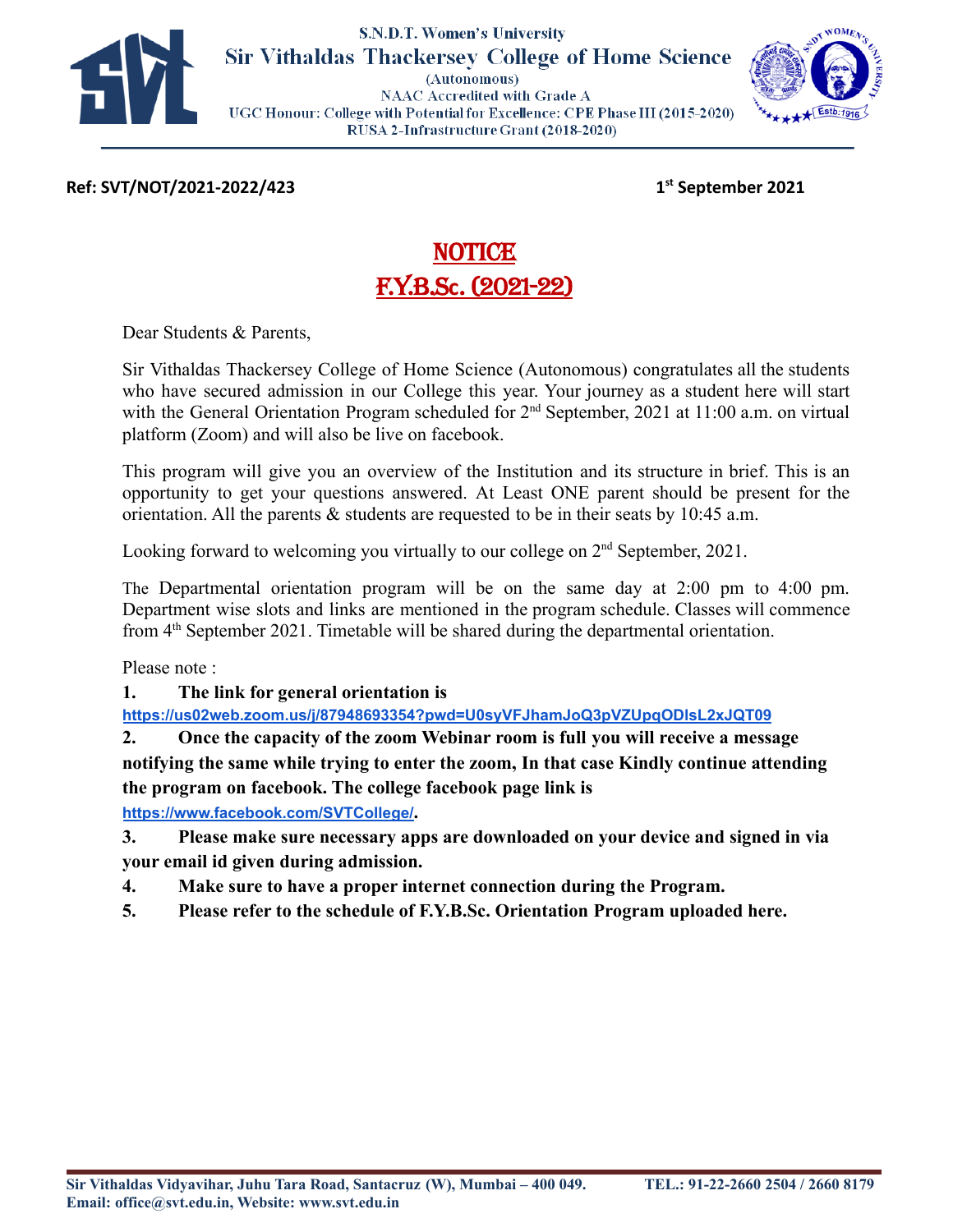



### **STUDENT INDUCTION PROGRAMME**

## GENERAL ORIENTATION PROGRAMME : F.Y.B.S**c**. (2021-22)

**DAY 1: 2 nd September, 2021**

### **PROGRAMME SCHEDULE**

| <b>Sr. No.</b> | <b>Timing</b>          | Event                                               |  |  |
|----------------|------------------------|-----------------------------------------------------|--|--|
|                | $11:00$ am $-11:05$ am | <b>University Song</b>                              |  |  |
| 2.             | $11:05$ am $-11:25$ am | <b>Welcome address - Principal</b>                  |  |  |
|                |                        | <b>Dr. Jagmeet Madan, Principal</b>                 |  |  |
| 3.             | $11:25$ am $-11:45$ am | <b>Overview of SVT College by</b>                   |  |  |
|                |                        | Vice Principal, Mrs. Manjiri Bhalerao               |  |  |
| 4.             | $11:45$ am $-11:55$ am | <b>Examination Pattern- Controller of Exam: Dr.</b> |  |  |
|                |                        | <b>Rekha Battalwar</b>                              |  |  |
| 5.             | 11:55 am $-12:05$ pm   | Deeksharambha activities (Student Induction         |  |  |
|                |                        | Program - SIP) - IQAC Co-Coordinator : Dr.          |  |  |
|                |                        | <b>Rajeshree Shinde</b>                             |  |  |
| 6.             | $12:05$ pm $-12:10$ pm | <b>Vote of Thanks - IQAC Coordinator:</b>           |  |  |
|                |                        | <b>Dr. Armaiti Shukla</b>                           |  |  |

**Link to join event: <https://us02web.zoom.us/j/87948693354?pwd=U0syVFJhamJoQ3pVZUpqODlsL2xJQT09>**